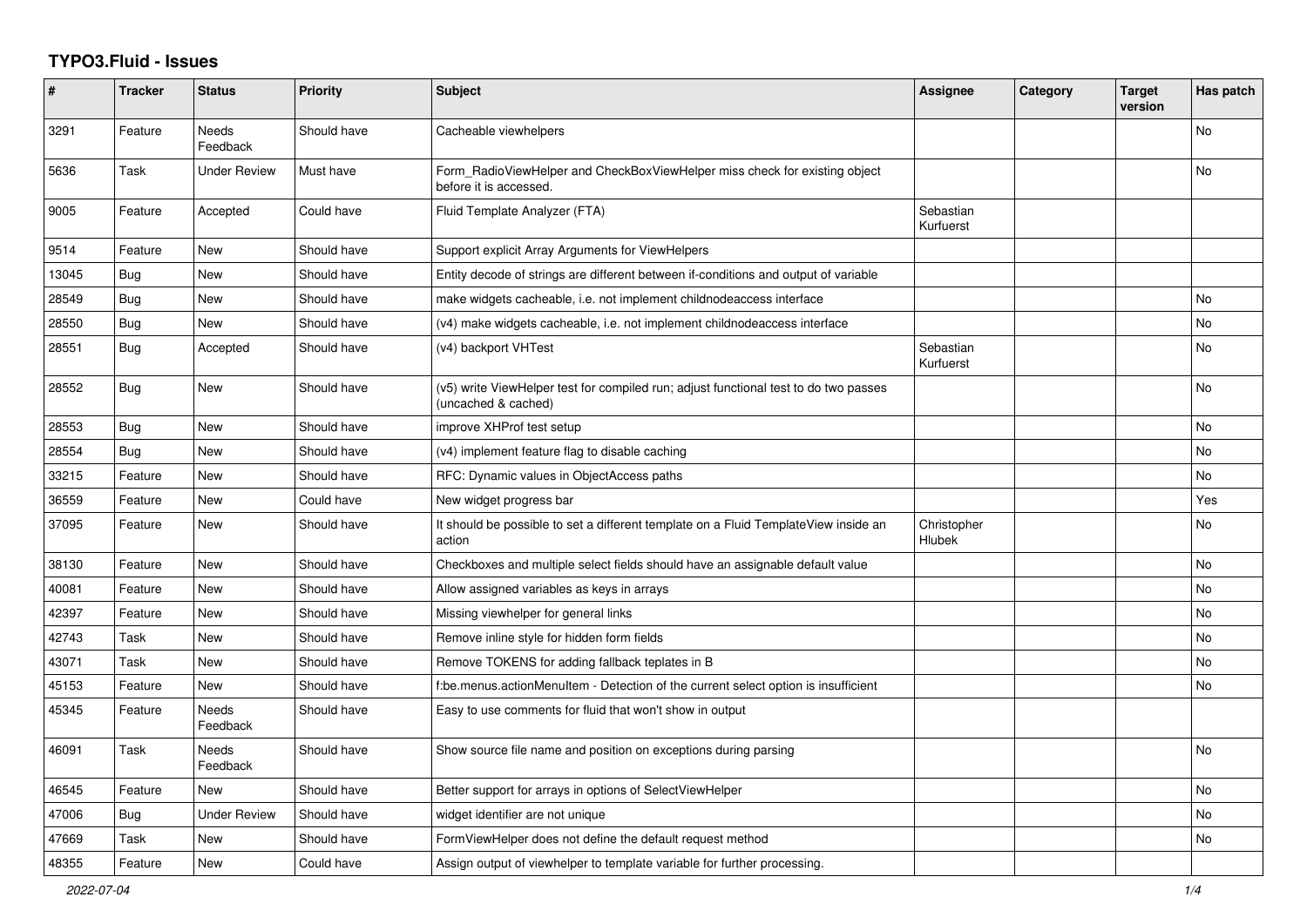| $\vert$ # | <b>Tracker</b> | <b>Status</b>            | <b>Priority</b> | <b>Subject</b>                                                                            | Assignee               | Category | <b>Target</b><br>version | Has patch |
|-----------|----------------|--------------------------|-----------------|-------------------------------------------------------------------------------------------|------------------------|----------|--------------------------|-----------|
| 49038     | <b>Bug</b>     | New                      | Must have       | form.select does not select the first item if prependOptionValue is used                  |                        |          |                          | <b>No</b> |
| 49756     | Feature        | Under Review             | Should have     | Select values by array key in checkbox viewhelper                                         |                        |          |                          | <b>No</b> |
| 50888     | Bug            | <b>Under Review</b>      | Should have     | WSOD by changing name of section and if Fluid caches are generated                        |                        |          |                          | No        |
| 51277     | Feature        | New                      | Should have     | ViewHelper context should be aware of actual file occurrence                              |                        |          |                          | No        |
| 52419     | <b>Bug</b>     | <b>New</b>               | Should have     | Wrong PHPDocs notation for default value inline f:translate viewhelper                    |                        |          | 2.0                      | <b>No</b> |
| 52536     | Bug            | <b>Under Review</b>      | Should have     | Errorclass not set if no property-attribute set                                           |                        |          |                          |           |
| 52591     | <b>Bug</b>     | New                      | Should have     | The Pagination Widget broken for joined objects                                           |                        |          |                          | No        |
| 52640     | Feature        | <b>Under Review</b>      | Should have     | Create an UnlessViewHelper as opposite to the IfViewHelper                                | Marc Neuhaus           |          |                          | <b>No</b> |
| 55008     | Bug            | <b>Under Review</b>      | Should have     | Interceptors should be used in Partials                                                   | Christian Müller       |          |                          | No        |
| 56237     | Task           | New                      | Should have     | in-line (Condition) View Helpers should not evaluate on parsing                           |                        |          |                          | No        |
| 57885     | Bug            | New                      | Must have       | Inputs are cleared from a second form if the first form produced a vallidation error      |                        |          |                          | No        |
| 58921     | Bug            | New                      | Should have     | f:form.* VHs crash if NOT inside f:form but followed by f:form                            |                        |          |                          | <b>No</b> |
| 58983     | Bug            | New                      | Should have     | format.date does not respect linebreaks and throws exception                              |                        |          |                          | No        |
| 60271     | Feature        | New                      | Should have     | Paginate viewhelper, should also support arrays                                           |                        |          |                          | No        |
| 1907      | Feature        | New                      | Could have      | Default values for view helpers based on context                                          |                        | Core     |                          |           |
| 3481      | Bug            | New                      | Should have     | Use ViewHelperVariableContainer in PostParseFacet                                         |                        | Core     |                          | No        |
| 4704      | Feature        | <b>New</b>               | Should have     | Improve parsing exception messages                                                        |                        | Core     |                          |           |
| 7608      | Feature        | New                      | Could have      | Configurable shorthand/object accessor delimiters                                         |                        | Core     |                          | Yes       |
| 10472     | Feature        | New                      | Could have      | Fluid Standalone distribution                                                             |                        | Core     |                          | No        |
| 12863     | Bug            | New                      | Should have     | Attributes of a viewhelper can't contain a '-'                                            | Sebastian<br>Kurfuerst | Core     |                          | No        |
| 27607     | Bug            | <b>New</b>               | Must have       | Make Fluid comparisons work when first element is STRING, second is NULL.                 |                        | Core     |                          | <b>No</b> |
| 30555     | Feature        | <b>New</b>               | Could have      | Make TagBuilder more extensible                                                           |                        | Core     |                          | No        |
| 32035     | Task           | New                      | Should have     | Improve fluid error messages                                                              |                        | Core     |                          | Yes       |
| 33394     | Feature        | <b>Needs</b><br>Feedback | Should have     | Logical expression parser for BooleanNode                                                 | Tobias Liebig          | Core     |                          | <b>No</b> |
| 33551     | <b>Bug</b>     | New                      | Must have       | View helper values break out of a partial scope                                           | Sebastian<br>Kurfuerst | Core     |                          | No        |
| 39990     | Bug            | <b>New</b>               | Should have     | Same form twice in one template: hidden fields for empty values are only rendered<br>once |                        | Core     |                          | <b>No</b> |
| 46257     | Feature        | <b>Under Review</b>      | Should have     | Add escape sequence support for Fluid                                                     |                        | Core     |                          | No        |
| 51239     | <b>Bug</b>     | <b>Under Review</b>      | Must have       | AbstractViewHelper use incorrect method signature for "\$this->systemLogger->log()"       | Adrian Föder           | Core     |                          | Yes       |
| 62346     | Feature        | <b>New</b>               | Could have      | f:comment should have high precende                                                       |                        | Core     | 3.x                      | <b>No</b> |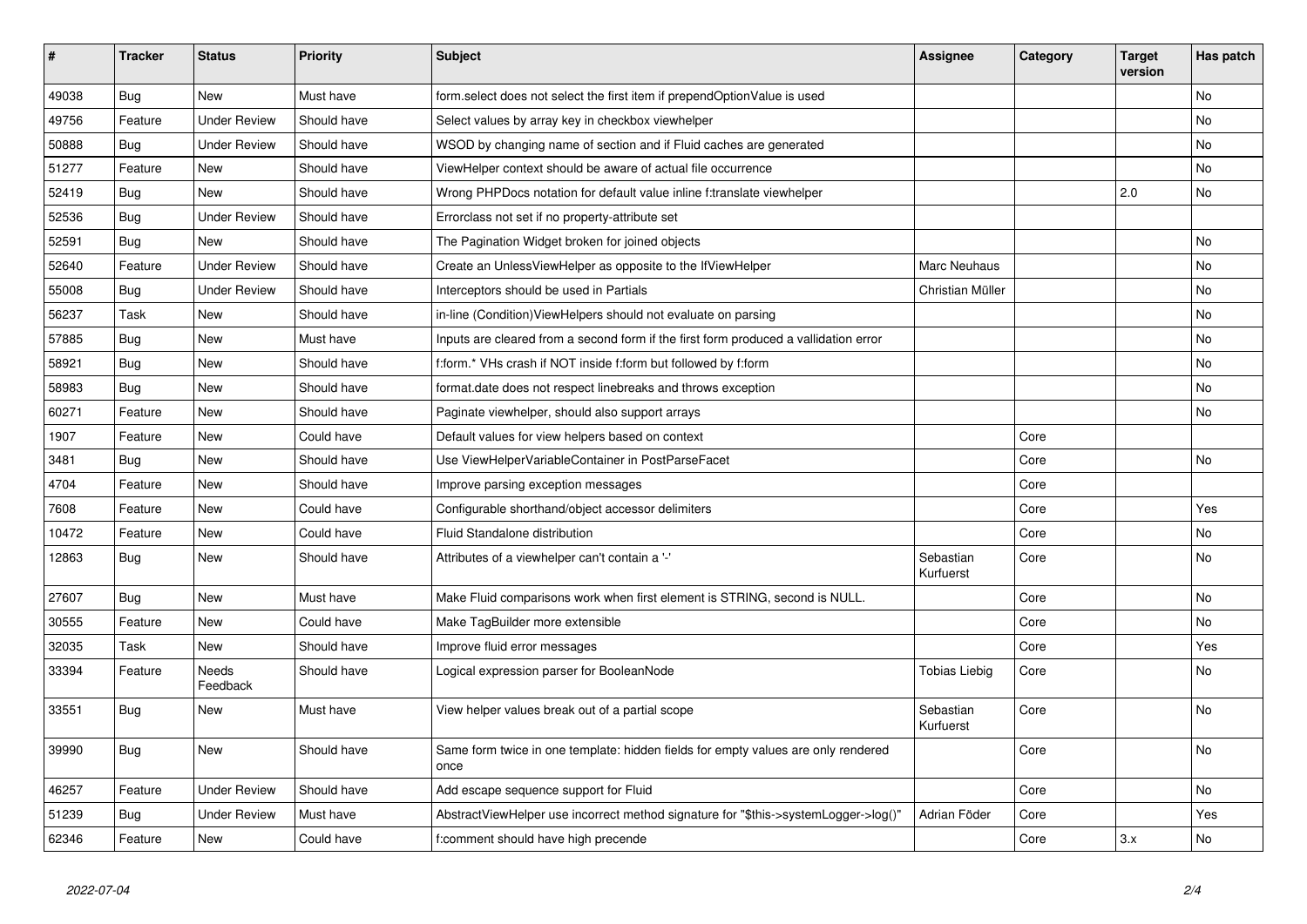| #     | <b>Tracker</b> | <b>Status</b>            | <b>Priority</b>      | <b>Subject</b>                                                                                         | Assignee                    | Category           | <b>Target</b><br>version | Has patch |
|-------|----------------|--------------------------|----------------------|--------------------------------------------------------------------------------------------------------|-----------------------------|--------------------|--------------------------|-----------|
| 8989  | Feature        | <b>Needs</b><br>Feedback | Could have           | Search path for fluid template files                                                                   |                             | View               |                          | <b>No</b> |
| 38369 | <b>Bug</b>     | New                      | Must have            | Resource ViewHelpers should not fall back to request package                                           |                             | View               |                          | No        |
| 43072 | Task           | New                      | Should have          | Remove TOKENS for adding templates fallback in Backporter                                              |                             | View               |                          | No        |
| 45394 | Task           | New                      | Should have          | Forwardport Unit test for standalone view                                                              |                             | View               |                          | <b>No</b> |
| 46289 | Bug            | Needs<br>Feedback        | Should have          | Enable Escaping Interceptor in XML request format                                                      |                             | View               | 2.0.1                    | No        |
| 60181 | Feature        | <b>New</b>               | Could have           | Caching mechanism for Fluid Views/Templates                                                            |                             | View               |                          | <b>No</b> |
| 3725  | Feature        | New                      | Could have           | <b>CSS Engine</b>                                                                                      | Christian Müller            | ViewHelpers        |                          | <b>No</b> |
| 5933  | Feature        | Accepted                 | Should have          | Optional section rendering                                                                             | Sebastian<br>Kurfuerst      | ViewHelpers        |                          | No        |
| 8491  | Task           | Needs<br>Feedback        | Should have          | link.action and uri.action differ in absolute argument                                                 | Karsten<br>Dambekalns       | ViewHelpers        |                          | <b>No</b> |
| 8648  | Bug            | New                      | Should have          | format.crop ViewHelper should support all features of the crop stdWrap function                        |                             | <b>ViewHelpers</b> |                          | <b>No</b> |
| 9950  | Task           | New                      | Should have          | Binding to nested arrays impossible for form-elements                                                  |                             | <b>ViewHelpers</b> |                          |           |
| 10911 | Task           | New                      | Should have          | Tx Fluid ViewHelpers Form AbstractFormViewHelper->renderHiddenIdentityField<br>should be more reliable |                             | <b>ViewHelpers</b> |                          | <b>No</b> |
| 26658 | Task           | <b>New</b>               | Won't have this time | Make Form ViewHelpers consistent                                                                       |                             | ViewHelpers        |                          | <b>No</b> |
| 26664 | Task           | New                      | Won't have this time | Clean up Form ViewHelpers                                                                              |                             | <b>ViewHelpers</b> |                          | <b>No</b> |
| 30937 | <b>Bug</b>     | New                      | Should have          | CropViewHelper stringToTruncate can't be supplied so it can't be easily extended                       |                             | ViewHelpers        |                          | Yes       |
| 33628 | Bug            | <b>Needs</b><br>Feedback | Must have            | Multicheckboxes (multiselect) for Collections don't work                                               | Christian Müller            | ViewHelpers        |                          | No        |
| 34309 | Task           | <b>New</b>               | Could have           | Unknown ViewHelpers cause exception - should be handled more graceful                                  |                             | <b>ViewHelpers</b> |                          | No        |
| 34682 | <b>Bug</b>     | <b>Under Review</b>      | Should have          | Radio Button missing checked on validation error                                                       |                             | <b>ViewHelpers</b> |                          | <b>No</b> |
| 36410 | Feature        | <b>New</b>               | Should have          | Allow templates to send arguments back to layout                                                       |                             | <b>ViewHelpers</b> |                          | <b>No</b> |
| 36662 | Bug            | Needs<br>Feedback        | Should have          | Checked state isn't always correct when property is collection                                         | Kevin Ulrich<br>Moschallski | <b>ViewHelpers</b> | 1.1.1                    | <b>No</b> |
| 37619 | Bug            | New                      | Should have          | Fatal Error when using variable in name attribute of Section ViewHelper                                |                             | ViewHelpers        |                          | No        |
| 39936 | Feature        | New                      | Should have          | registerTagAttribute should handle default values                                                      |                             | <b>ViewHelpers</b> |                          | No        |
| 40064 | <b>Bug</b>     | New                      | Must have            | Multiselect is not getting persisted                                                                   |                             | ViewHelpers        |                          | No        |
| 40998 | Bug            | <b>Under Review</b>      | Should have          | Missing parent request namespaces in form field name prefix                                            | Sebastian<br>Kurfuerst      | ViewHelpers        | 1.1.1                    | No        |
| 43346 | Feature        | Under Review             | Should have          | Allow property mapping configuration via template                                                      | Karsten<br>Dambekalns       | <b>ViewHelpers</b> | 2.1                      | <b>No</b> |
| 44234 | <b>Bug</b>     | <b>Under Review</b>      | Should have          | selectViewHelper's sorting does not respect locale collation                                           |                             | ViewHelpers        | 2.1                      | <b>No</b> |